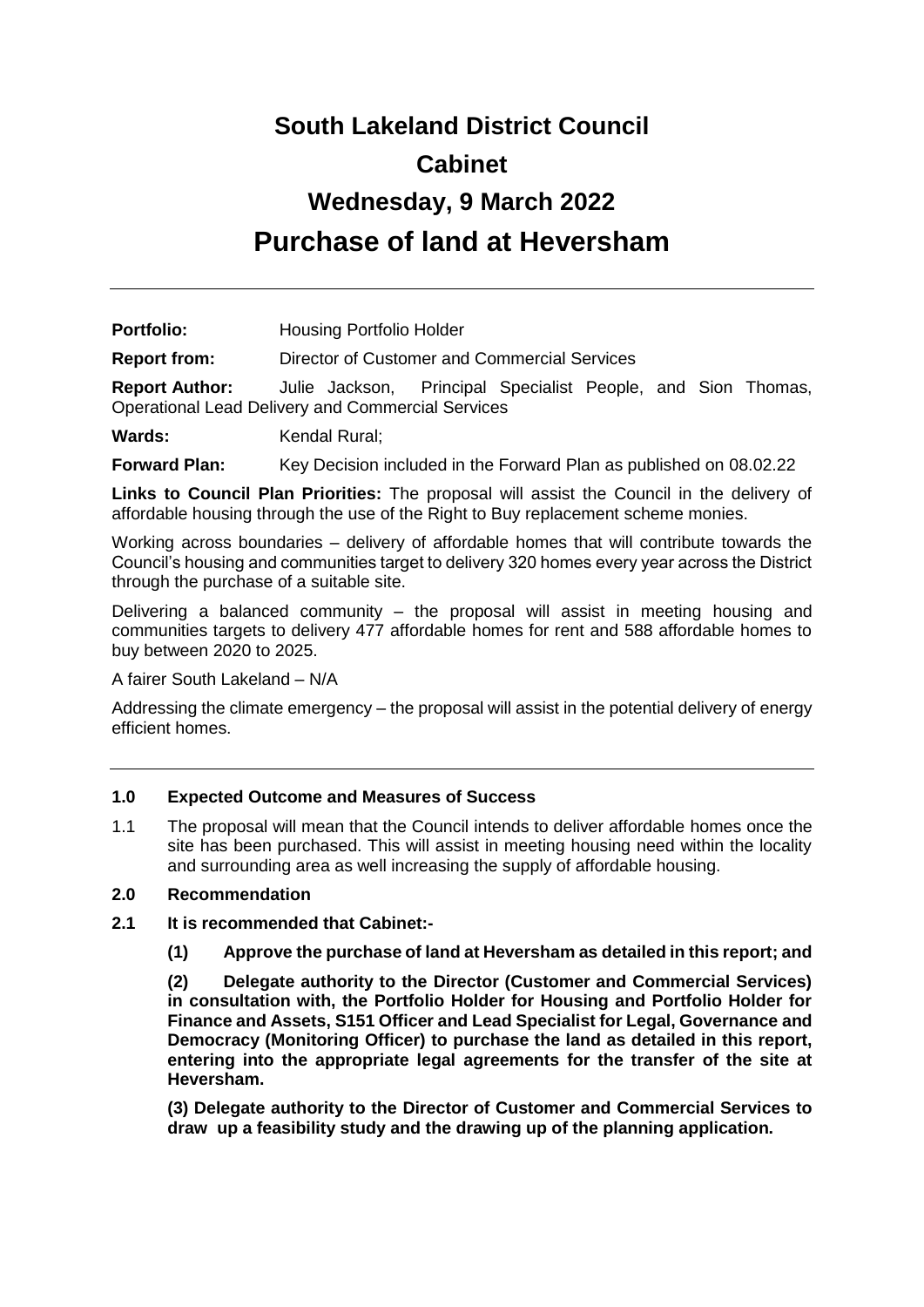# **3.0 Background and Proposals**

- 3.1 The Council Plan approved in February 2022 takes forward the Council's longstanding target of delivering 1000 homes for rent between 2024 and 2025. The South Lakeland District Council Housing Strategy 2016 to 2025 contains an action to consider alternative methods of delivery of affordable housing to meet the Council's affordable housing targets for affordable rent and affordable sale homes. Action A3 of the Strategy Action Plan was "to consider options to establish a mechanism to help with land identification, acquisition and assembly".
- 3.2 Cabinet approved the change of policy from the provision of loans to include the acquisition of land for the delivery of affordable housing at the meeting of 7 December 2021. Council subsequently approved the amendment required to the capital programme to change the use of the Right to Buy (RTB) capital receipts from loans to affordable housing grants for Registered Providers and acquisition of land.
- 3.3 A site has been identified at Heversham that would be suitable for the delivery of affordable housing, see Appendix 1. This site could also provide an opportunity to deliver an exemplar in energy efficient homes with a view to replication in the District.
- 3.4 SLDC estates team have valued the site based on the current permissions in place, see Appendix 1. Whilst the site already comes with planning permission with 6 No. houses, (2 No. affordable houses and 4 No. at market value), the Council will undertake a feasibility study of the site to determine the viability of the site having 100% affordable houses, with possible change to the number of units and configuration of the site. Following the results of the feasibility study a further report will be brought back to Cabinet for approval regarding the number of houses the site can accommodate, the number of affordable units to be built and energy efficiency proposals for each unit.
- 3.5 Cabinet are asked to consider the recommendation to purchase the land in Heversham at market value for delivery of affordable housing in the future. The money used for the purchase will come from the capital receipts from RTB sales. A further report will be brought to Cabinet for approval which will detail the various options available to the Council for delivery of affordable homes which are an exemplar in energy efficiency.

| <b>Appendix No.</b> | <b>Name of Appendix</b>                     |
|---------------------|---------------------------------------------|
|                     | Part II - Report and Valuation              |
|                     | Health and Sustainability Impact Assessment |

# **4.0 Appendices Attached to this Report**

# **5.0 Consultation**

5.1 Consultation has taken place with the Portfolio Holder, Lead Specialist for Finance and Legal, Governance and Democracy. Corporate Management Team have also been consulted as part of the report.

# **6.0 Alternative Options**

6.1 Members could decide to not pursue any proposals for use of the Right to Buy Replacement Fund for the purchase of the site at Heversham at this time, however, this is not recommended as the opportunity to use these funds to meet housing needs in South Lakeland could be lost.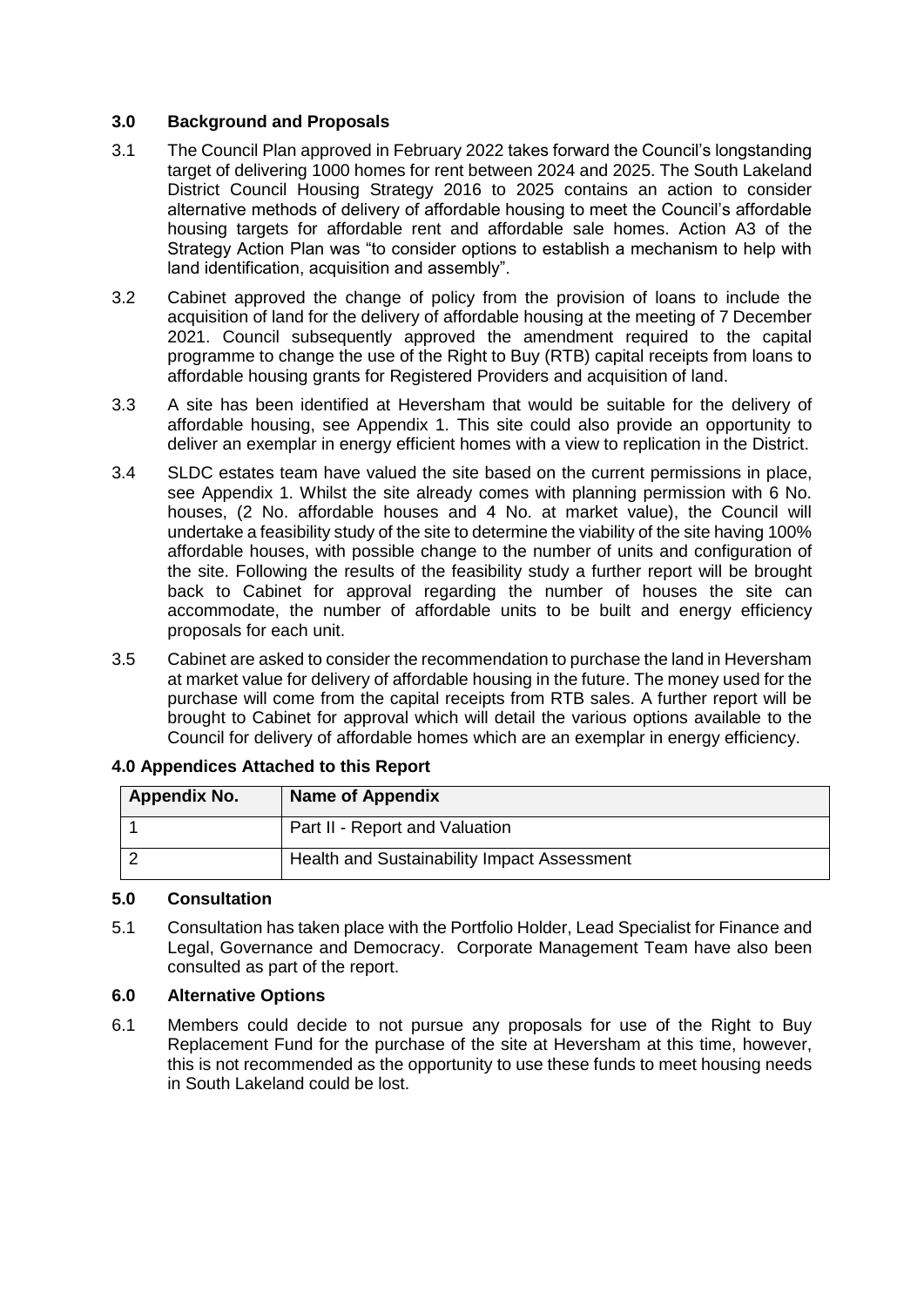# **7.0 Implications**

# **Financial, Resources and Procurement**

- 7.1.1 The capital programme approved in February 2021 for 2021/22 included £3m in scheme KRT10 for the provision of loans from Right To Buy (RTB) receipts with a further £3m included within the capital programme for 2022/23. Council on 30 March 2021 agreed to earmark a total of £1,571,000 of the RTB receipts for contingency and guarantees relating to the Cross-a-Moor roundabout to facilitate the provision of affordable homes leaving £4,428,300 in capital programme for the retitled Housing Investment Fund. This is split between £850,000 for 2021/22, £578,300 for 2022/23 and £1m for each of 2023/24, 2024/25 and 2025/26 financial years.
- 7.1.2 The Council currently holds £5.47m of capital receipts from RTB sales, of which £5.105m was received before 1 April 2021 and receipts relate to sales between 1 April 2012 (when the previous rules on RTB capital receipts came into effect) and before 1 April 2021 (when the revised rules for RTB capital receipts come into effect). These capital receipts all related to sales under the preserved Right to Buy (RTB) that applies to tenants of housing associations who retain their Right to Buy when their home is transferred to a housing association from a local authority. These preserved RTB receipts were specifically excluded from the 2012 rules for pooling of RTB receipts.
- 7.1. 3 There are resource implications in respect of the legal work required to complete the necessary grant agreements and in relation to purchase of land. Where permitted by accounting requirements these costs will be charged to the Housing Investment Fund in the capital programme. Where this is not permitted, monies earmarked for capital contributions to the capital programme will be used to fund these costs, in line with current accounting practice.
- 7.1.4 There may be revenue liabilities relating to ownership of this land before, during and following construction. Due to then nature of the site, these are expected to be minor and can be accommodated within existing budgets.

# **Human Resources**

7.2 N/A.

# **Legal**

- 7.3.1 Legal work will be required in respect of the conveyancing work for the proposed site purchase.
- 7.3.2 It is to be noted that members are being asked to approve the purchase of the site with the benefit of the existing planning permission for 2 affordable houses and for 4 houses at market value. It is the Council's intention to develop the site for affordable housing and this will be subject to the results of a feasibility study and planning application.

#### **Health and Sustainability Impact Assessment**

7.4 Have you completed a Health and Sustainability Impact Assessment? Yes (attached at Appendix 2).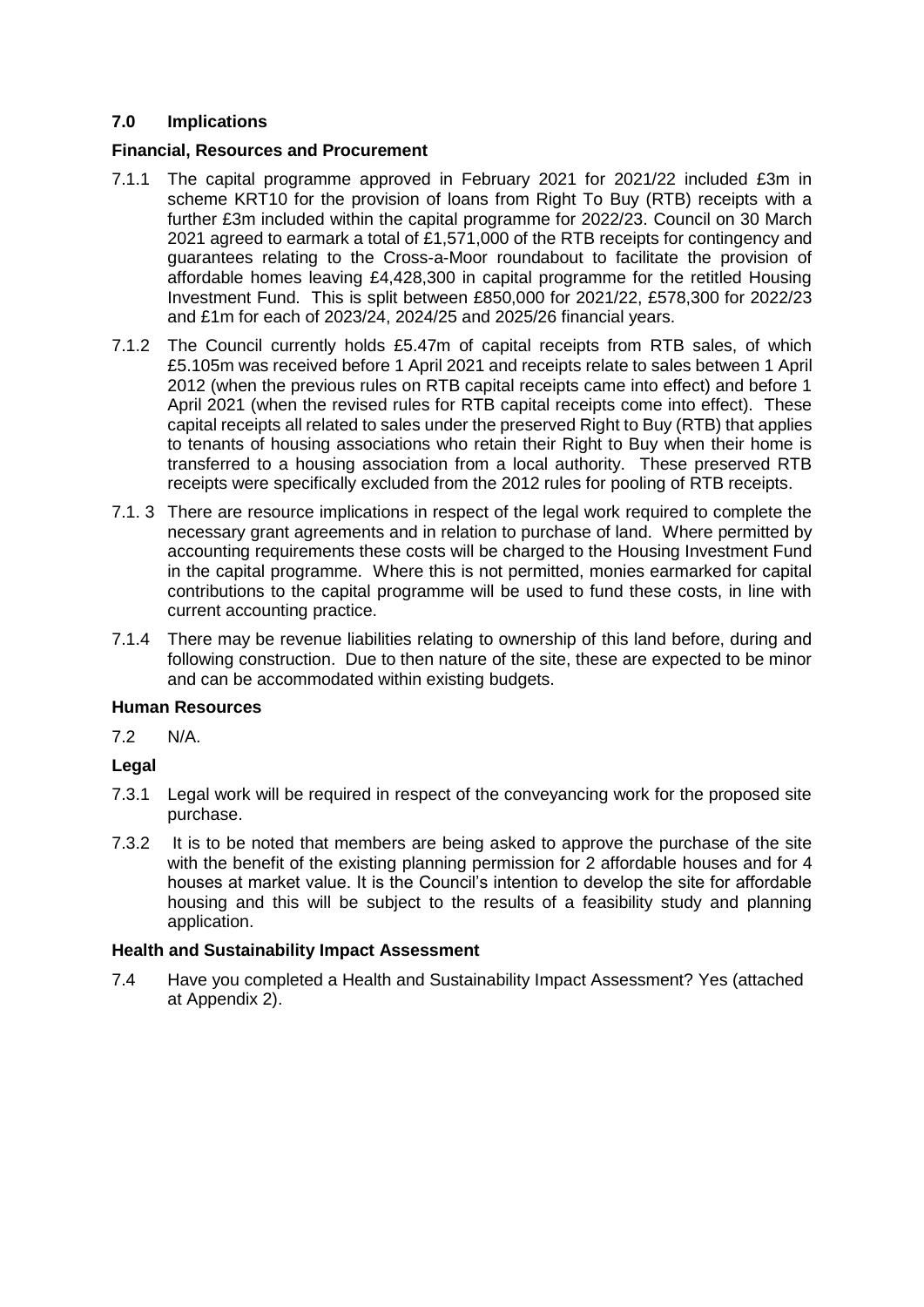# 7.5 Summary of Health and Sustainability Impacts

|                                          |                                                                                      | <b>Positive</b> | <b>Neutral</b> | <b>Negative</b> | <b>Unknown</b> |
|------------------------------------------|--------------------------------------------------------------------------------------|-----------------|----------------|-----------------|----------------|
| <b>Environment</b><br>and Health         | Greenhouse gases<br>emissions                                                        |                 | Y              |                 |                |
|                                          | <b>Air Quality</b>                                                                   |                 | Y              |                 |                |
|                                          | Biodiversity                                                                         |                 | Y              |                 |                |
|                                          | <b>Impacts of Climate</b><br>Change                                                  | Y               |                |                 |                |
|                                          | Reduced or zero<br>requirement for energy,<br>building space, materials<br>or travel | Y               |                |                 |                |
|                                          | <b>Active Travel</b>                                                                 |                 | Y              |                 |                |
| <b>Economy and</b><br><b>Culture</b>     | Inclusive and sustainable<br>development                                             | Y               |                |                 |                |
|                                          | Jobs and levels of pay                                                               |                 | Y              |                 |                |
|                                          | Healthier high streets                                                               |                 | Y              |                 |                |
|                                          | Culture, creativity and<br>heritage                                                  |                 | Y              |                 |                |
| <b>Housing and</b><br><b>Communities</b> | Standard of housing                                                                  | Y               |                |                 |                |
|                                          | Access to housing                                                                    | Y               |                |                 |                |
|                                          | Crime                                                                                |                 | Y              |                 |                |
|                                          | Social connectedness                                                                 |                 | Y              |                 |                |

# **Equality and Diversity**

- 7.7 Have you completed an Equality Impact Analysis? No
- 7.8 If you have not completed an Impact Analysis, please explain your reasons: contained within Equality Impact Assessment for the South Lakeland Housing Strategy 2016-2025.

| <b>Risk Management</b>                                                                          | <b>Consequence</b>                                                                                                                               | <b>Controls required</b>                                                           |
|-------------------------------------------------------------------------------------------------|--------------------------------------------------------------------------------------------------------------------------------------------------|------------------------------------------------------------------------------------|
| There is a risk that expenditure of<br>funds may be restricted in future<br>by the LGR process. | The schemes may not go<br>ahead and resources could<br>be reallocated elsewhere.                                                                 | Create<br>commitment<br>to<br>expenditure through<br>the<br>approval of the grants |
| There is a risk that the land could<br>be sold to alternative buyer.                            | Ability to ensure land is<br>used for affordable housing<br>may be limited to planning<br>only rather than<br>policy<br>100% affordable schemes. | Progress with the purchase<br>of the land.                                         |